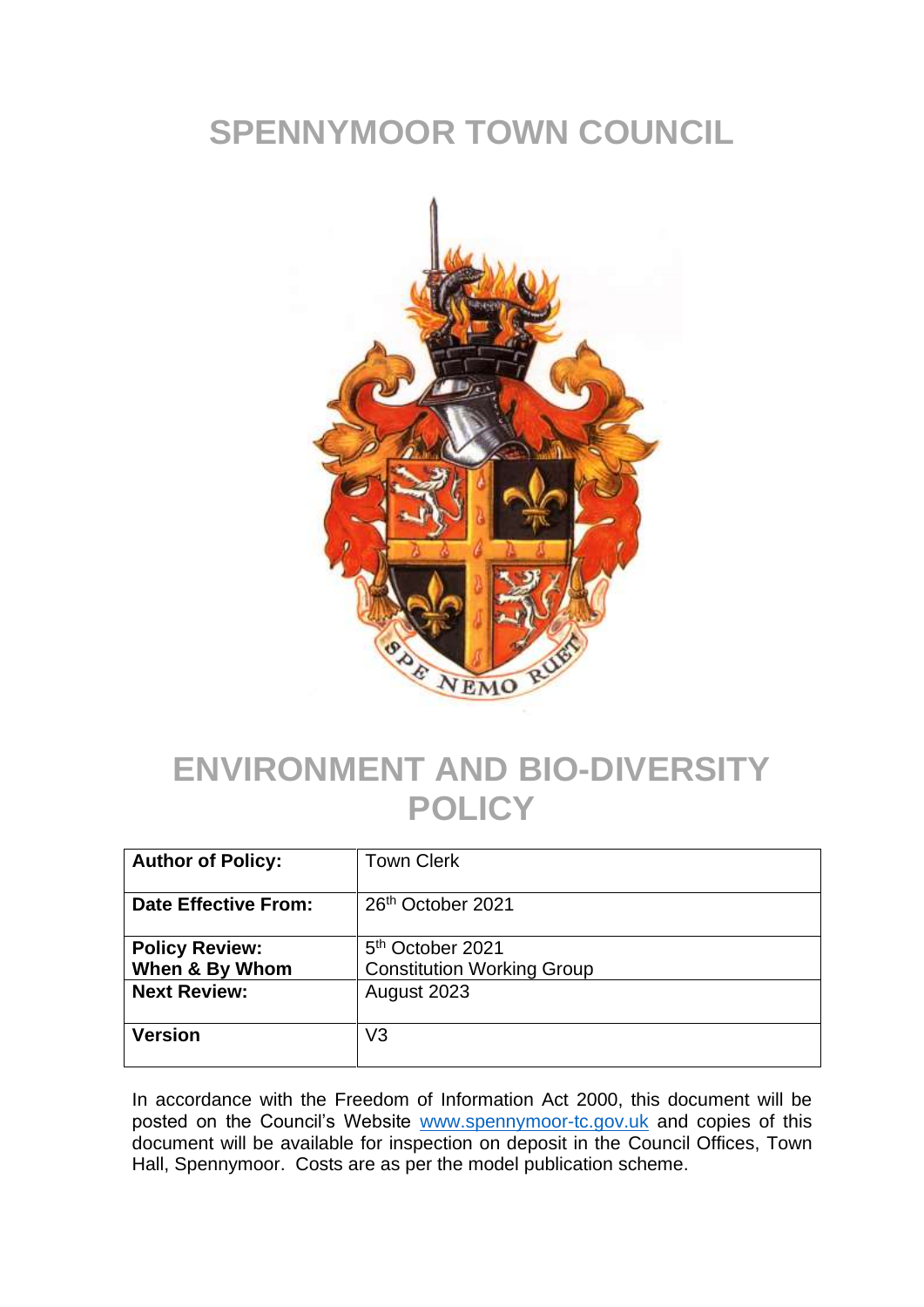## **1. Environment Policy**

Spennymoor Town Council is committed to improving the environment in its progress towards a sustainable town. The policies and activities undertaken and promoted by the Council have many impacts on the environment. The Council has a leading role in creating a high quality local environment, now and for future generations and in reducing the adverse impact of the town on global communities.

The Council will continually monitor and improve its environmental performance and comply with relevant legislation, policies and codes of practice.

Spennymoor Town Council recognises its responsibility to the environment and bio-diversity and will aim to:

- 1. Reduce the impacts of climate change and our contribution to the causes.
	- Limit risks and impacts of flooding and changing weather patterns
	- Improve air quality and reduce pollution
	- Promote sustainable design and construction
	- Promote use of locally produced energy from low carbon and renewable resources
	- Ensure all our vehicles are serviced and maintained to a high standard
- 2. Live within environmental limits, both locally and globally
	- Minimise the use of non-renewable natural resources, including fossil fuels and greenfield sites
	- Reduce waste production and increase re-use and recycling
	- Protect and improve the quality of our groundwater and rivers
- 3. Protect and enhance the town's environmental assets and infrastructure
	- Protect and enhance the quality and diversity of the town's rural and urban landscapes
	- Protect and enhance the town's geodiversity
	- Protect and conserve the areas biodiversity with particular attention to the Natural Environment and Rural Communities